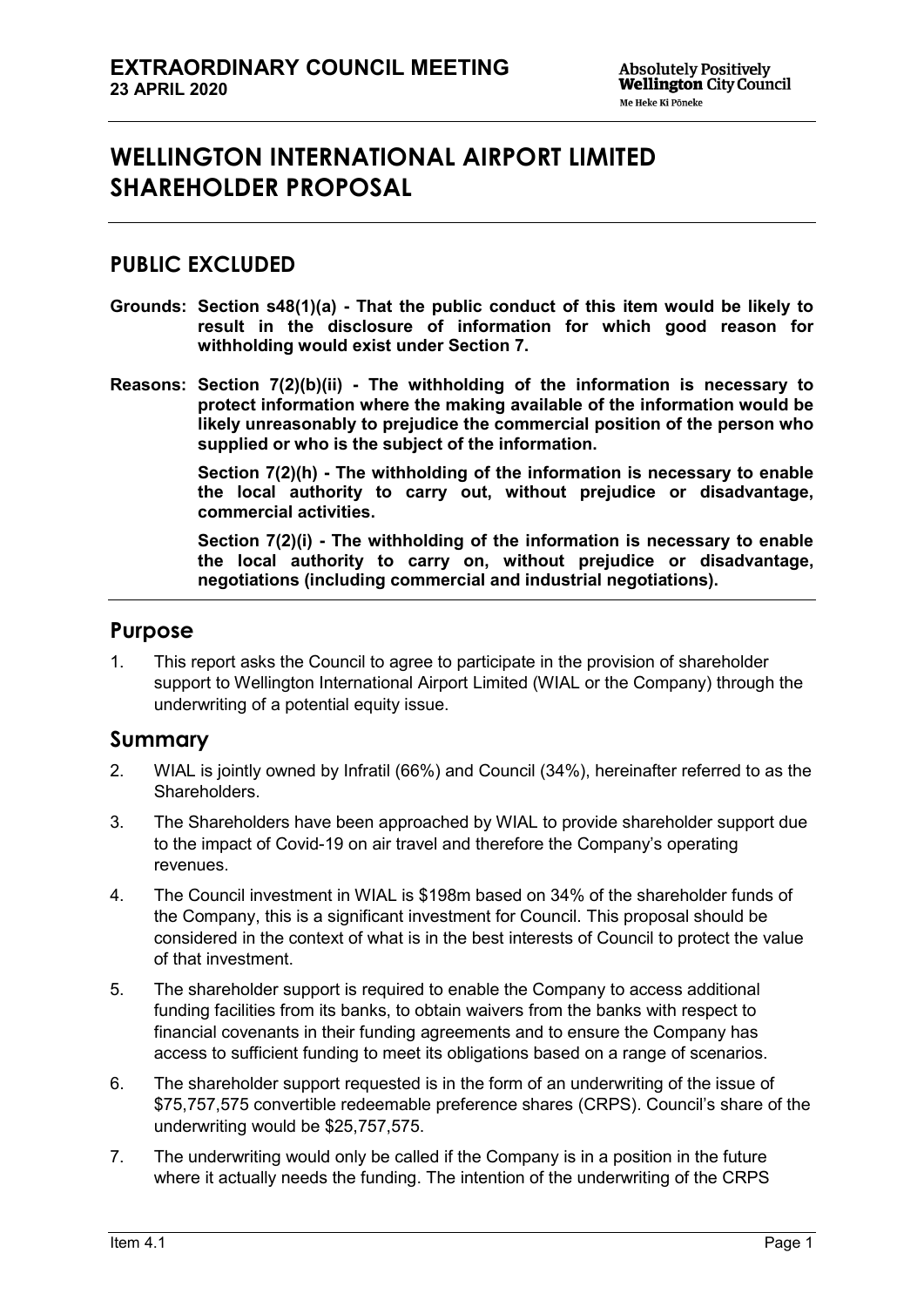issue is to provide comfort to the banks as they increase the facilities available to WIAL and provide waivers around banking covenants. We have worked with Infratil and WIAL to shape the terms of the CRPS to ensure that the Company is required to take all reasonable commercial steps to avoid the drawdown issue of the CRPS and to ensure they are expeditiously redeemed.

- 8. Council is not required or obliged to participate in the underwriting if it chooses not to, however there are consequences to not participating that include a material risk that the 2019/20 dividend of \$13.9m would not be paid, the dilution of Council's shareholding in WIAL at a time where this would be disadvanageous and the move away from what has been a strong joint Relationship in the Company with Infratil.
- 9. Officers engaged Keith Sutton to provide commercial advice through this process. Keith is a former Council appointed director of WIAL and widely respected commercial adviser, and officers are advised that Council's interests are best served through participating fully in the underwriting.
- 10. In essence any drawdown of the CRPS will be new form of equity and will pay a fixed dividend at per annum. In the event the CPRS cannot be repaid by the Company within two years of the drawdown, then they would convert to ordinary equity (unless the Shareholders agree to extend).
- 11. Officers recommend that Council participate in the underwriting offer as proposed and note that this will essentially mean that the 2019 dividend of \$13.9m will be received in June 2020 and that Council will have a potential future obligation relating to the CRPS of up to \$25,757,575 for the term of the underwriting, which will expire on

# **Recommendation/s**

That the Council:

- 1. Receive the information.
- 2. Agree to underwrite the issuance of convertible redeemable preference shares (CRPS) in Wellington International Airport Limited up to a maximum amount of \$25,757,575.
- 3. Agree to delegate to the Chief Executive the authority to finalise the documentation relating to the underwriting in accordance with the terms outlined in this report and execute any associated documentation.
- 4. Note that officers have taken independent advice regarding the need for the underwriting and the terms of the underwriting.

# **Background**

- 12. Since 1997 WIAL has been jointly owned by Infratil and Council. The Council investment in the Company is 34%. As at 30 September 2019 the Shareholders' funds of the Company were \$582,773,000, the Council's 34% share would represent \$198,142,820.
- 13. The impacts on the aviation industry as a result of COVID-19 have been significant and WIAL has been active in responding to the impacts at an operational levels. The Company has also engaged with its lenders in terms of ensuring sufficient access to committed bank facilities and to seek appropriate waivers from financial covenants.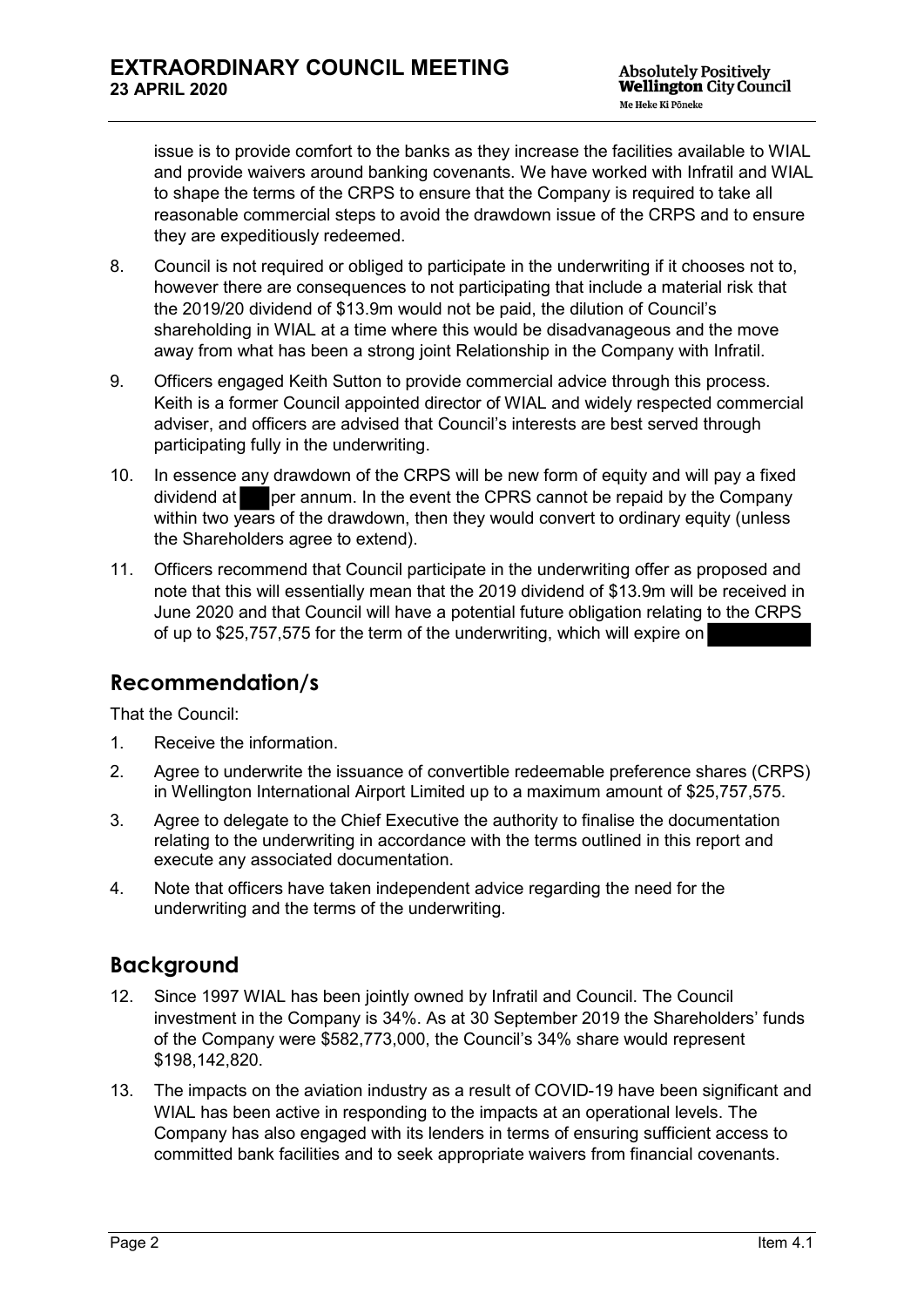- 14. The lenders to the Company have indicated that they will provide the requisite funding lines and provide the necessary waivers on the condition that the shareholder support is confirmed.
- 15. A proposal from WIAL has been received, which seeks shareholder support in the form of an underwriting for the issuance of CRPS.
- 16. The underwriting would be provided by both Shareholders on a pro-rata basis up to a maximum value of \$75,757,575. Council's 34% share would be up to a maximum of \$25,757,575.
- 17. The underwriting would remain in existence until **the same of the unless there has been a** drawdown against the underwriting before that date. In the event that there has been a drawdown, then the amount provided to WIAL would be through the issuance of the CPRS and would pay a fixed dividend of per annum. If the CPRS is not able to be repaid within two years of the drawdown event any outstanding amounts, including accrued interest, would be converted to ordinary shares at that date. The Shareholders would be able to extend the two-year period for conversion to ordinary shares.
- 18. The intention is that the underwriting provides the lenders to WIAL, the Rating Agencies and the Company itself with the comfort that they are in a strong position to meet all obligations, including any bond refinancing, through until
- 19. The Company has produced a range of future scenarios which show a baseline scenario where the underwriting is never drawn down through to a black hat scenario which sees of the underwriting drawn down in May 2021, of which Council's share is **The forecasts are discussed in more detail within the report and a full** copy of the WIAL proposal is appended.
- 20. Officers have engaged an independent adviser to provide expert advice around the appropriateness of the request, the mechanism and the terms proposed, the consistency with what others are doing in the aviation sector and how Council's interests are best served and protected.
- 21. Keith Sutton was appointed due to his strong background in Corporate Finance, Capital Markets and in the industry having been a former Director of WIAL (Council appointee). Keith has worked with Officers, Infratil and the Company to test and refine the proposal to ensure it represents a fair and robust offer and that Council's interests have been well considered. The main points from Keith's report are discussed within the report and a full copy of his report is appended.
- 22. Council has the choice whether to participate in the underwriting, either fully, partially, or not at all. There are a range of consequences and risks that would arise if Council chose not to participate and these are discussed within the report in more detail. The primary impacts would be: the necessary support from the Company Lenders would be at risk; a material risk that Council may not receive the 2019/20 dividend of \$13.9m which is due to be paid in June; on any redemption and conversion of Infratil's investment in the CRPS Council's shareholding in the Company would be diluted; and any dilution would carry significant price and value risks for Council.
- 23. Infratil has provided confirmation that they will support the underwriting for \$50,000,000, which represents their 66% pro-rata share of the total offer,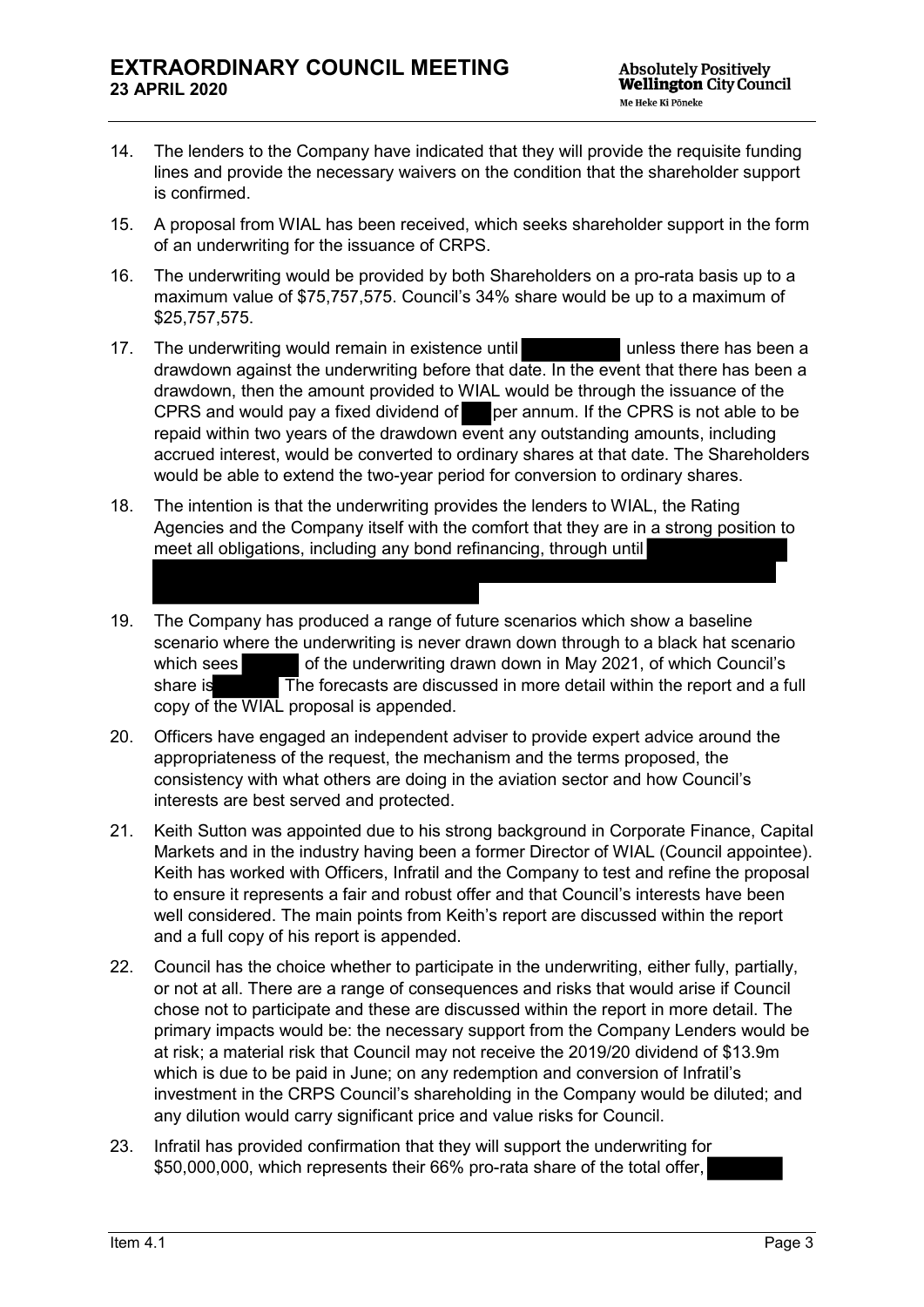This is short of

the \$75,757,575 requested by the Company. In this event it is likely that the Company would need to seek the balance of the investment from other sources.

#### **Discussion**

- 24. COVID-19 has impacted many businesses throughout New Zealand but possibly few have been harder hit than those in the aviation industry, the impacts on AirNZ, Airways Corporation and Auckland Airport have been well publicised.
- 25. WIAL has been impacted similarly and has seen a severe reduction in air travel numbers and therefore revenues. The Company has produced a range of forecast scenarios for the 2020/21 and 2021/21 financial years.
- 26. The forecasts are summarised in the table below:



- 27. The review report notes that the circumstances outlined by WIAL warrant the request for shareholder support. Arguably the amount of underwriting may have been larger and the period covered longer but the overarching concept of the request has been for WIAL to try and avoid making use of the underwriting, if possible.
- 28. It is worth noting that WIAL's services are predominantly provided by National carriers and these airlines are more likely to come through the downturn in reasonable shape. WIAL forecasts are consistent with those publicly announced by AirNZ, which indicate a recovery to 70% within 12 months.
- 29. The Company has sought to ensure that it has the necessary access to funding and accommodations with its lenders to ensure that it is able to meet its future obligations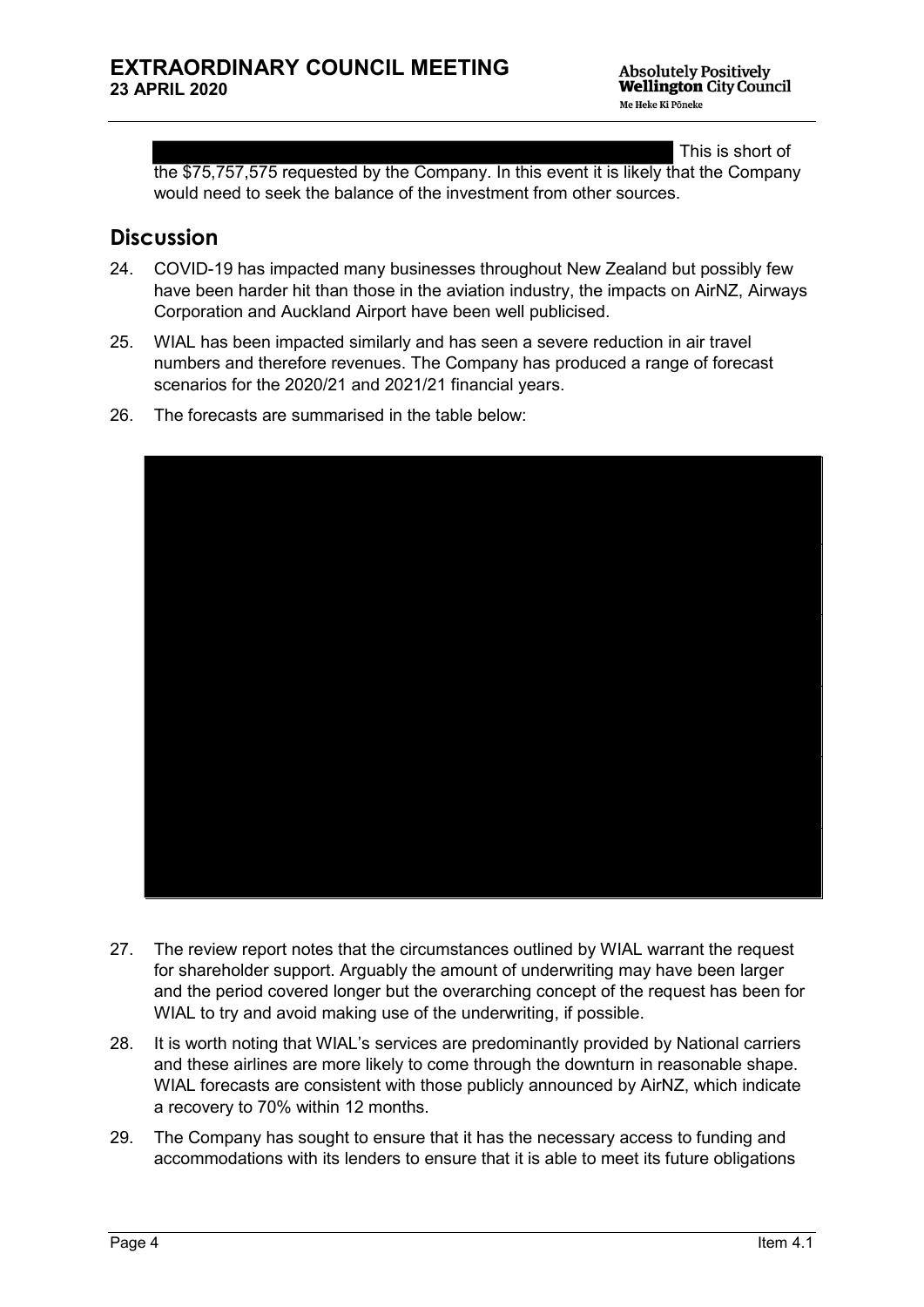as they fall due across the range of these scenarios

- 30. The Company has acted quickly to address operational aspects of the business
- With respect to liquidity, the Company has negotiated with its lenders an increase in its  $31.$ committed bank facilities of \$70m subject to finalising the position around the shareholder support.
- $32.$ The existing bank facilities contain financial covenants that under forecast scenarios are likely to be breached and therefore acting prudently the Company has sought waivers from their lenders for those covenants at risk.
- $33.$ WIAL source debt funding from the bond market and it is important that they seek to maintain their credit ratings to assist with future access to the bond market to refinance future maturities and the pricing of any issuances.
- $34.$ The funding provisions noted above are essential to the Company and a pre-requisite to the lenders' commitment is confirmation of the nature and extent of shareholder support to the Company.
- $35.$ The CPRS proposal has been carefully developed to provide a mechanism that provides the Company with the requisite support to satisfy its Lenders but does not commit the Shareholders to any funding provision until it is actually required by the Company.

| Amount            | Convertible redeemable preference shares up to \$75,757,575                                                                                                                                                    |  |
|-------------------|----------------------------------------------------------------------------------------------------------------------------------------------------------------------------------------------------------------|--|
| <b>Purpose</b>    | To retain support of Lenders. It may be drawn to provide funds to refinance<br>maturing bonds or meet operational requirements                                                                                 |  |
| <b>Conditions</b> | <b>WIAL</b> undertakes:                                                                                                                                                                                        |  |
|                   | to use all commercially reasonable endeavours to not issue CRPS;<br>1.                                                                                                                                         |  |
|                   | 2.<br>to use all commercially reasonable endeavours to repay any CRPS<br>which are issued as soon as possible;                                                                                                 |  |
|                   | 3. to not make any distributions after June 2020 to Shareholders except on<br>any CRPS outstanding while the underwrite commitment is outstanding<br>or any CRPS are on issue; and                             |  |
|                   | 4. to confirm to Shareholders before they enter into the underwriting<br>commitment that WIAL has received waivers from its lenders until at<br>least 30 September 2021 with regard to loan covenant breaches. |  |
| Term              | Underwriting commitments will expire on                                                                                                                                                                        |  |
| <b>Priority</b>   | CPRS will rank ahead of ordinary shares in the event of a liquidation                                                                                                                                          |  |

36. The table below summarises the key terms of the CRPS: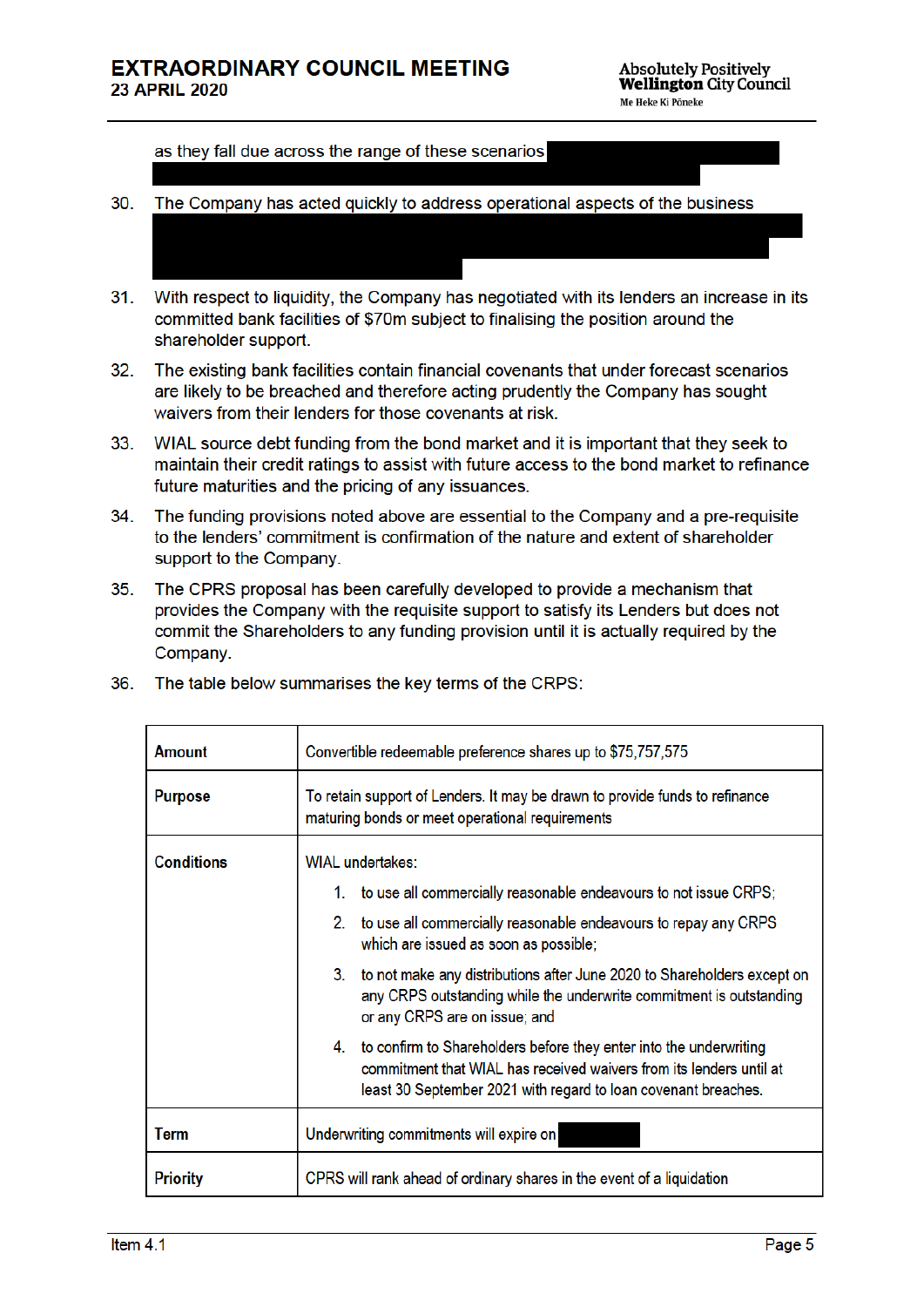| Voting          | CRPS will be non-voting                                                                                                                                                                                                                                                                                                                                |
|-----------------|--------------------------------------------------------------------------------------------------------------------------------------------------------------------------------------------------------------------------------------------------------------------------------------------------------------------------------------------------------|
| <b>Dividend</b> | per annum fixed dividend semi annually<br>The CPRS will pay an                                                                                                                                                                                                                                                                                         |
| Redemption      | CPRS may be redeemed by WIAL at any time subject to lender approval                                                                                                                                                                                                                                                                                    |
| Conversion      | If any CRPS have not been redeemed by the 2 <sup>nd</sup> anniversary of the first tranche<br>being issued, then unless agreed to be extended then the CRPS will convert to<br>ordinary shares. The value of the shares will be determined using the<br>Shareholders funds as at the immediately prior half year or full year financial<br>statements. |

- 37. As set out within the CPRS terms above there will be no ordinary dividend payments beyond the 19/20 payment until the CPRS is either terminated or converted to ordinary shares. Practically this means there will be no dividend payment for 20/21 and a high likelihood that there will be no dividend in 21/22.
- 38. Working with Keith Sutton the proposal has been developed to require the Company to use all commercially reasonable endeavours to avoid calling on the underwriting and similarly to use all commercially reasonable endeavours to repay any amounts drawn against the underwrite as soon as possible.
- 39. These are important protections and mean that effectively the Company must have exhausted alternatives
- 40. In his report Keith states that the proposed mechanism is not inappropriate and will be effective in providing the support required.
- 41. One of the main reasons that WIAL is in a position where it is seeking shareholder support is because the model operated by the Shareholders over a long period has been for the Company to pay out its operating earnings in dividends annually to the Shareholders. To illustrate, since 2013 WIAL has paid an equivalent of 104% of its earnings out as dividends – over the same period Auckland Airport has paid out an average of 76%, this equates to an NPV value of \$24.3m that Council received versus the Auckland payout regime.
- 42. The report from Keith Sutton makes it clear that the performance of the Company is not at issue and that the underwriting should not be viewed as a shareholder bailout. Any business experiencing an earnings-related impact in the current COVID-19 situation will face issues with its bank covenants. He also notes that the requests from the lenders to WIAL appear less stringent than others at present including Auckland Airport.
- 43. The proposed actions are in keeping with those taken by other NZ aviation market investors in response to COVID-19 revenue collapses, but is more favourable for WIAL Shareholders in comparison as it provides for them to still access the 2019/20 distribution.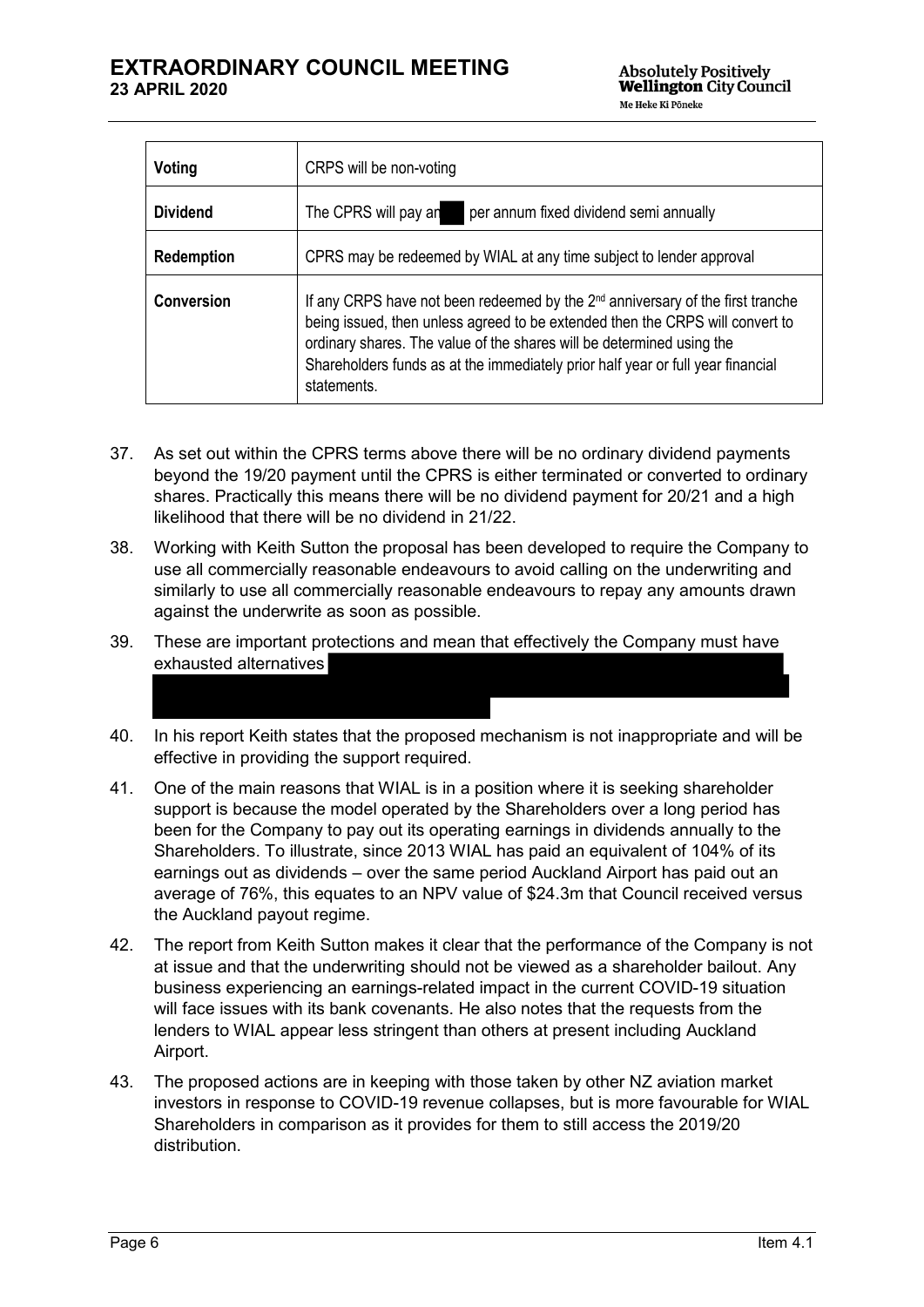# **Options**

- 44. The options to Council here are basically to participate (partially or fully) or to not participate. The report has been written on the basis of the recommendation of officers to participate and this section considers the alternative option to not participate.
- 45. The request from the Company is for an underwriting of \$75,757,575. It is designed to be on a pro-rata basis between the Shareholders. Infratil has already confirmed that they will take up their full share of the underwrite at \$50,000,000
- 46. Obviously the commitment from Infratil alone is insufficient to meet the needs of the Company and its Lenders and in these circumstances the Company would not make the scheduled dividend payments for 2019. The impact on Council would be a direct loss of \$13.9m which is planned and budgeted and would require Council to borrow an equivalent amount before 30 June 2020.
- 47. The underwriting proposal itself is viewed as being fair and balanced between the Shareholders provided the Shareholders participate on a pro-rata basis. Should the underwriting be used and Council does not participate then there is a risk that if the underwrite converts to ordinary shares then Council's shareholding in WIAL would be diluted. Based on no change in the value of Shareholders funds the Council shareholding would be diluted from 34% down to 30.6%.
- 48. However, should the Company have operating losses and/or impairment adjustments, then the impacts of any dilution will be higher. A 20% reduction in net total assets would result in the 34% share diluting to 29.9%. This would be a loss of value resulting from the historical impacts of COVID-19 and not be related to future earnings. In this instance Council would be disadvantaged through the dilution as a one-off event and thereafter disadvantaged through having a lower share of the Company and future earnings upon recovery.
- 49. To date this has not presented any issues for Council as a minority shareholder and there has been a strong relationship between the Shareholders and this has greatly benefited Council. Infratil has indicated that they are keen to see the dividend payments for 2019/20 take place as they have these factored into their earnings forecasts (remembering that Infratil is a listed Company on the NZ stock exchange). The strong relationship between the Shareholders and the Company could be undermined where Council chooses not to support the underwriting.
- 50. Council has been able to access 100% of the earnings of the Company through the dividend distributions. The table below shows what a strong growth investment WIAL has been for Council and the extent that it has contributed cash through the annual dividend that reduces the rates impost.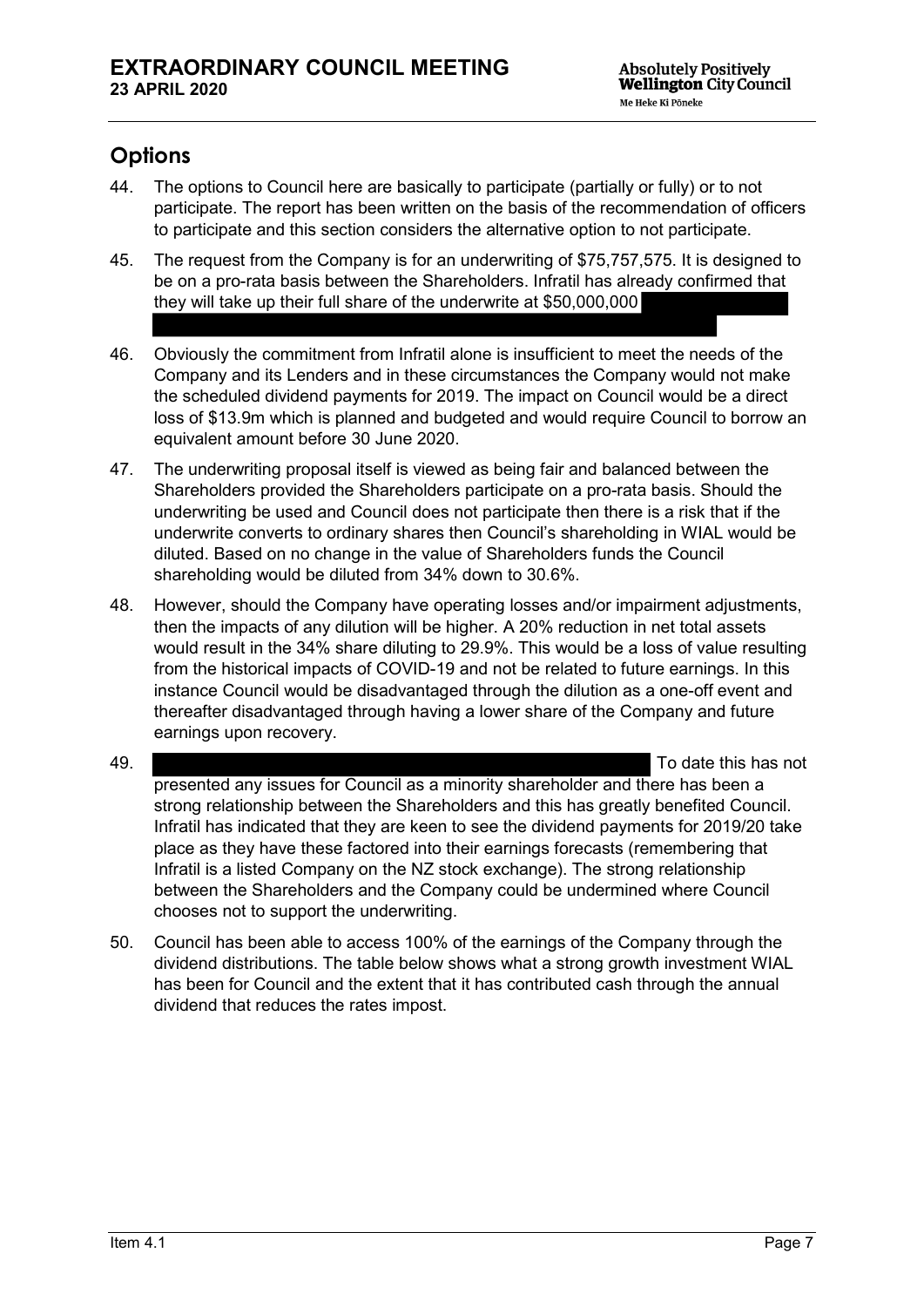

- 51. Over the last 10 years the total dividends paid to Council have amounted to \$120.5m. We have benefitted strongly from the relationship with Infratil which has been transformational to the performance of WIAL and has been reflected in the earnings. The value of a minority shareholder maintainging a strong and constructive relationship with the majority shareholder in a two shareholder model is not to be dismissed lightly.
- 52. While not participating is an option for Council, officers strongly recommend that this option is not adopted and that it is not in the best interests of Council.
- 53. The advice from Keith Sutton is that assuming there are no financial constraints, WCC's interests in this situation are better served by participating fully in the proposal.
- 54. There are no financial constraints on Council that preclude it from participating fully.

# **Next Actions**

55. On acceptance of the offer by Council and Infratil then the formal legal documentation for the CRPS underwriting will be completed and executed. It is recommended that the Chief Executive be provided with the delegation to finalise and execute the documentation in accordance with the details provided in this report.

#### **Attachments**

Attachment 1. WIAL Proposal - Airport Report 20200414 Attachment 2. WIAL Proposal - K Sutton report 20200417

| Author     | Danny McComb, Manager Economic & Commercial |
|------------|---------------------------------------------|
| Authoriser | Andy Matthews, Chief Financial Officer      |